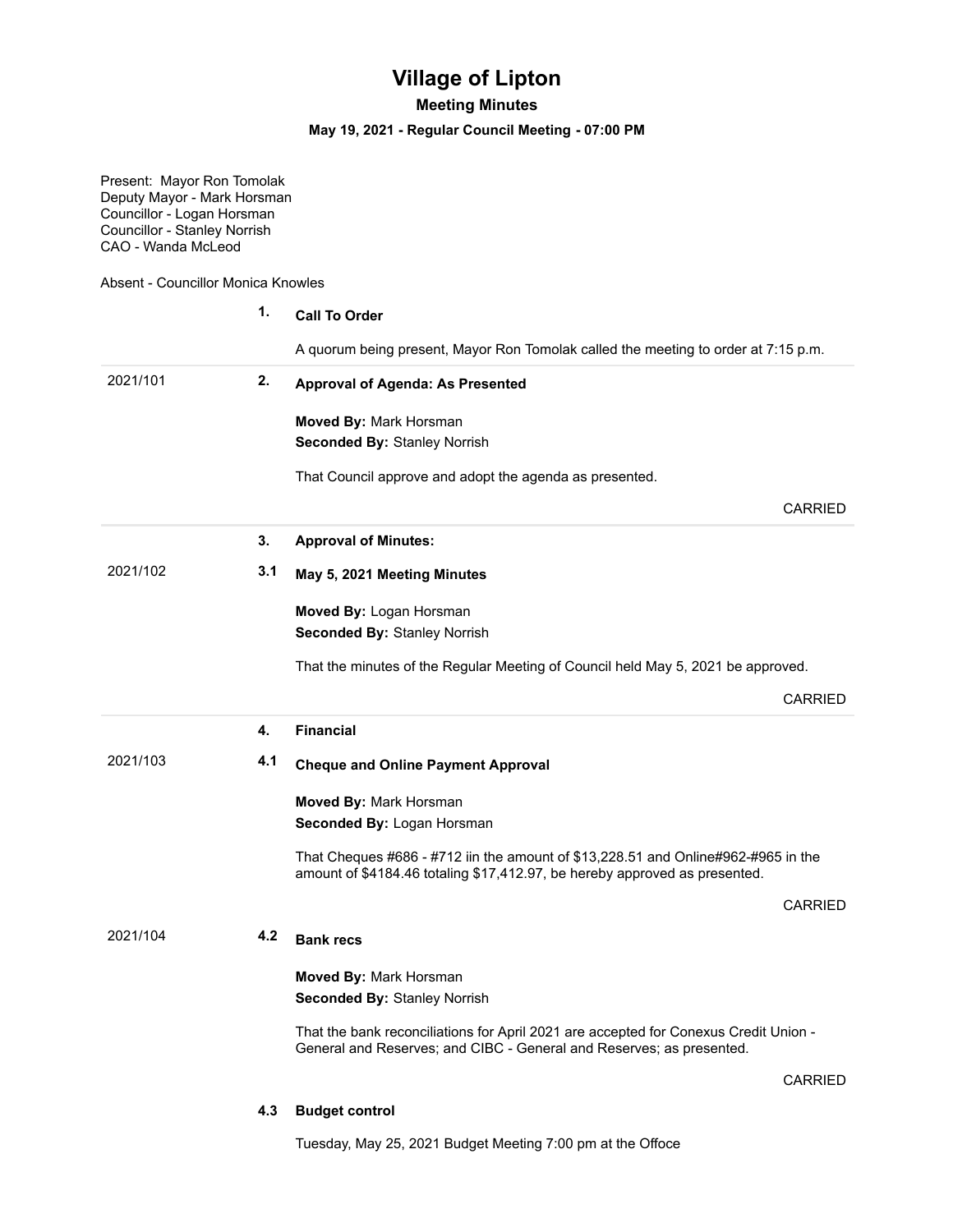| 2021/105 | 5.  | <b>Reports: Approve Reports</b>                                                                                                                                 |
|----------|-----|-----------------------------------------------------------------------------------------------------------------------------------------------------------------|
|          |     | Moved By: Mark Horsman                                                                                                                                          |
|          |     | <b>Seconded By: Stanley Norrish</b>                                                                                                                             |
|          |     | That Council accept the verbal reports of the Mayor, Councilors, CAO and Maintenance.                                                                           |
|          |     | <b>CARRIED</b>                                                                                                                                                  |
|          |     |                                                                                                                                                                 |
|          | 6.  | <b>Old Business:</b>                                                                                                                                            |
|          | 6.1 | <b>Fire Department</b>                                                                                                                                          |
|          |     | <b>TABLED</b>                                                                                                                                                   |
|          | 7.  | <b>New Business</b>                                                                                                                                             |
|          | 7.1 | Fire Department - Anhydrous fire call                                                                                                                           |
|          | 7.2 | Sidewalk repair material                                                                                                                                        |
|          |     | <b>TABLED</b>                                                                                                                                                   |
|          |     |                                                                                                                                                                 |
|          | 8.  | <b>Bylaws</b>                                                                                                                                                   |
| 2021/106 | 8.1 | Bylaw - the control and regulation of Firearms in the Village of Lipton                                                                                         |
|          |     | Moved By: Mark Horsman                                                                                                                                          |
|          |     | Seconded By: Logan Horsman                                                                                                                                      |
|          |     | That Bylaw #01/2021 - A Bylaw to Provide for the Control and Regulation of Firearms in                                                                          |
|          |     | the Village of Lipton be read a second time.                                                                                                                    |
|          |     | CARRIED                                                                                                                                                         |
| 2021/107 | 8.2 | Bylaw - the control and regulation of Firearms in the Village of Lipton                                                                                         |
|          |     | <b>Moved By: Stanley Norrish</b>                                                                                                                                |
|          |     | Seconded By: Logan Horsman                                                                                                                                      |
|          |     | That Bylaw #01/2021 - A Bylaw to Provide for the Control and Regulation of Firearms in<br>the Village of Lipton be read a third time and adopted.               |
|          |     |                                                                                                                                                                 |
|          |     | CARRIED                                                                                                                                                         |
| 2021/108 | 8.3 | Bylaw - To allow for emergency response charges within Lipton                                                                                                   |
|          |     | Moved By: Mark Horsman                                                                                                                                          |
|          |     | <b>Seconded By: Stanley Norrish</b>                                                                                                                             |
|          |     | That Bylaw #02-2021 - A Bylaw to Allow for Emergency Response Charges within the<br>Corporate Limits of the Village of Lipton be read a second time.            |
|          |     | CARRIED                                                                                                                                                         |
| 2021/109 | 8.4 | Bylaw - To allow for emergency response charges within Lipton                                                                                                   |
|          |     |                                                                                                                                                                 |
|          |     | Moved By: Logan Horsman<br>Seconded By: Mark Horsman                                                                                                            |
|          |     |                                                                                                                                                                 |
|          |     | That Bylaw #02-2021 - A Bylaw to Allow for Emergency Response Charges within the<br>Corporate Limits of the Village of Lipton be read a third time and adopted. |